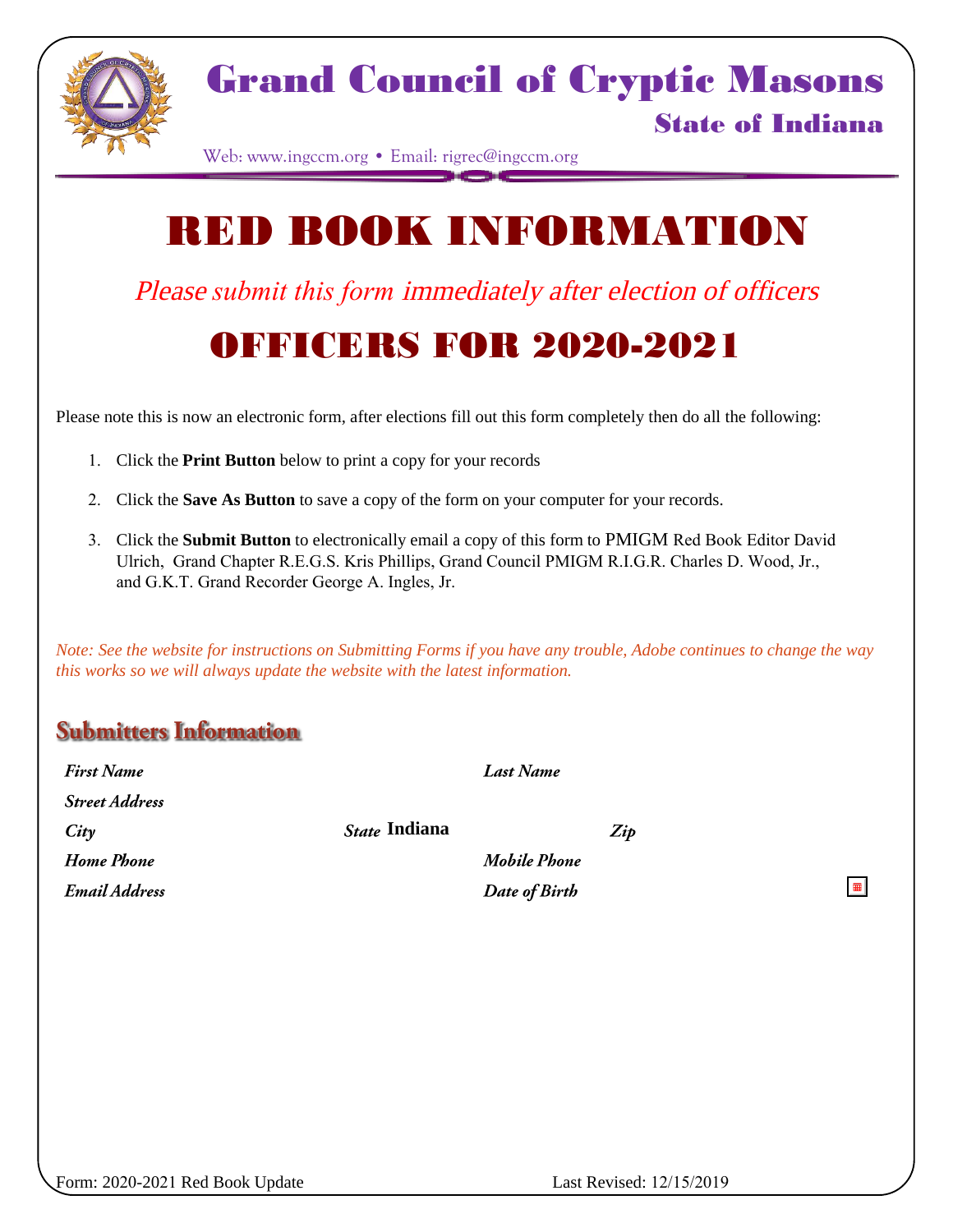

| <b>Chapter Name</b>     |               | <b>Chapter Phone</b> |     |                |
|-------------------------|---------------|----------------------|-----|----------------|
| <b>Street Address</b>   |               |                      |     |                |
| City                    | State Indiana |                      | Zip |                |
| <b>Meeting day/Time</b> |               |                      |     |                |
| <b>High Priest</b>      |               |                      |     |                |
| <b>First Name</b>       |               | <b>Last Name</b>     |     |                |
| <b>Street Address</b>   |               |                      |     |                |
| City                    | State Indiana |                      | Zip |                |
| <b>Home Phone</b>       |               | <b>Mobile Phone</b>  |     |                |
| <b>Email Address</b>    |               | Date of Birth        |     | $\blacksquare$ |
| <b>King</b>             |               |                      |     |                |
| <b>First Name</b>       |               | <b>Last Name</b>     |     |                |
| <b>Street Address</b>   |               |                      |     |                |
| City                    | <b>State</b>  |                      | Zip |                |
| <b>Home Phone</b>       |               | <b>Mobile Phone</b>  |     |                |
| <b>Email Address</b>    |               | Date of Birth        |     | $\blacksquare$ |
| <b>Scribe</b>           |               |                      |     |                |
| <b>First Name</b>       |               | <b>Last Name</b>     |     |                |
| <b>Street Address</b>   |               |                      |     |                |
| City                    | <b>State</b>  |                      | Zip |                |
| <b>Home Phone</b>       |               | <b>Mobile Phone</b>  |     |                |
| <b>Email Address</b>    |               | Date of Birth        |     | $\blacksquare$ |
| <b>Secretary</b>        |               |                      |     |                |
| <b>First Name</b>       |               | <b>Last Name</b>     |     |                |
| <b>Street Address</b>   |               |                      |     |                |
| City                    | <b>State</b>  |                      | Zip |                |
| <b>Home Phone</b>       |               | <b>Mobile Phone</b>  |     |                |
| <b>Email Address</b>    |               | Date of Birth        |     |                |
|                         |               |                      |     |                |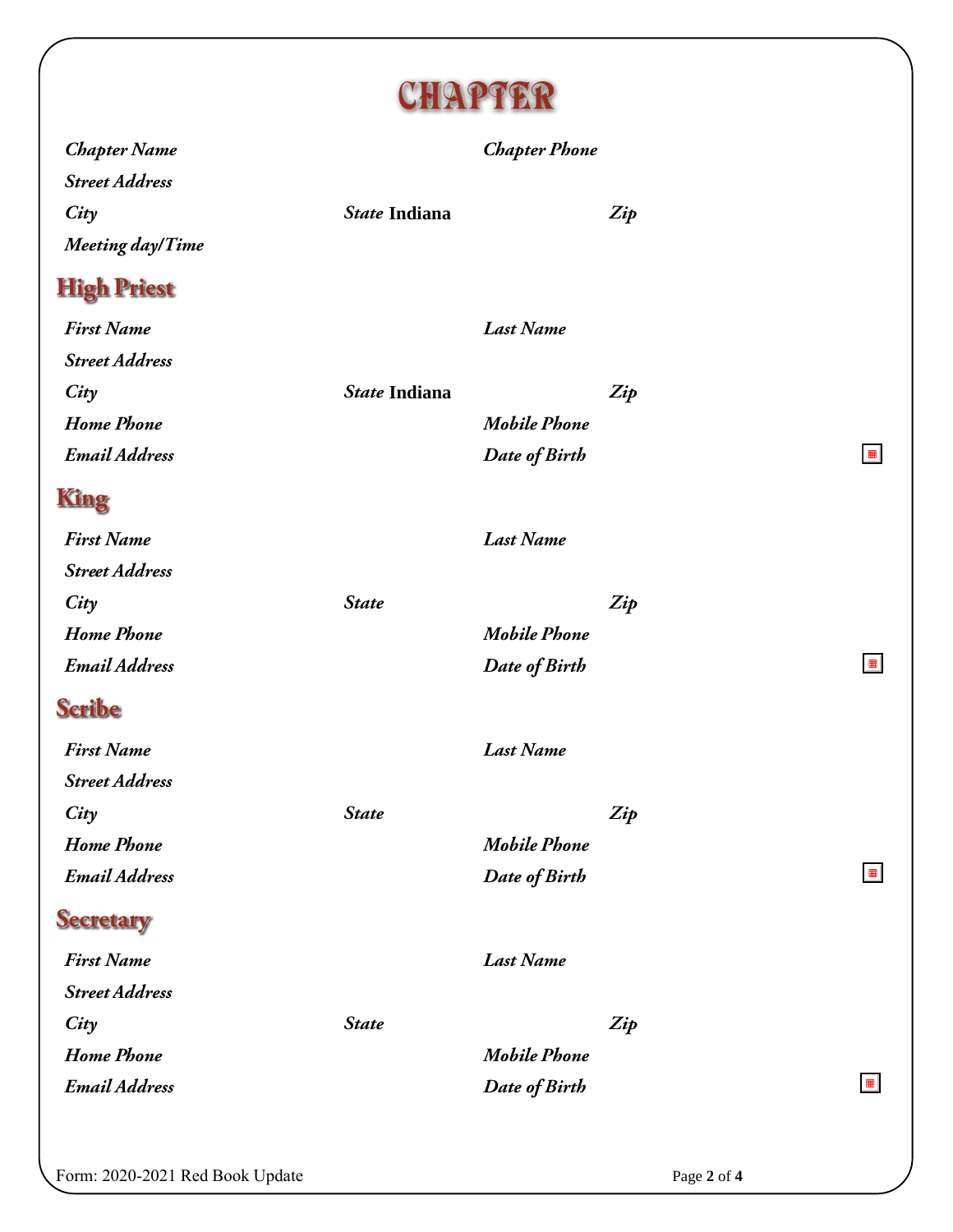

|                                    | ∽<br>~        |                      |     |                |
|------------------------------------|---------------|----------------------|-----|----------------|
| <b>Council Name</b>                |               | <b>Council Phone</b> |     |                |
| <b>Street Address</b>              |               |                      |     |                |
| City                               | State Indiana |                      | Zip |                |
| Meeting day/Time                   |               |                      |     |                |
| <b>Illustrious Master</b>          |               |                      |     |                |
| <b>First Name</b>                  |               | <b>Last Name</b>     |     |                |
| <b>Street Address</b>              |               |                      |     |                |
| City                               | State Indiana |                      | Zip |                |
| <b>Home Phone</b>                  |               | <b>Mobile Phone</b>  |     |                |
| <b>Email Address</b>               |               | Date of Birth        |     |                |
| <b>Deputy Illustrious Master</b>   |               |                      |     |                |
| <b>First Name</b>                  |               | <b>Last Name</b>     |     |                |
| <b>Street Address</b>              |               |                      |     |                |
| City                               | State Indiana |                      | Zip |                |
| <b>Home Phone</b>                  |               | <b>Mobile Phone</b>  |     |                |
| <b>Email Address</b>               |               | Date of Birth        |     | $\blacksquare$ |
| <b>Principal Conductor of Work</b> |               |                      |     |                |
| <b>First Name</b>                  |               | <b>Last Name</b>     |     |                |
| <b>Street Address</b>              |               |                      |     |                |
| City                               | State Indiana |                      | Zip |                |
| <b>Home Phone</b>                  |               | <b>Mobile Phone</b>  |     |                |
| <b>Email Address</b>               |               | Date of Birth        |     | $\blacksquare$ |
| <b>Recorder</b>                    |               |                      |     |                |
| <b>First Name</b>                  |               | <b>Last Name</b>     |     |                |
| <b>Street Address</b>              |               |                      |     |                |
| City                               | State Indiana |                      | Zip |                |
| <b>Home Phone</b>                  |               | <b>Mobile Phone</b>  |     |                |
| <b>Email Address</b>               |               | Date of Birth        |     | $\blacksquare$ |
|                                    |               |                      |     |                |
|                                    |               |                      |     |                |